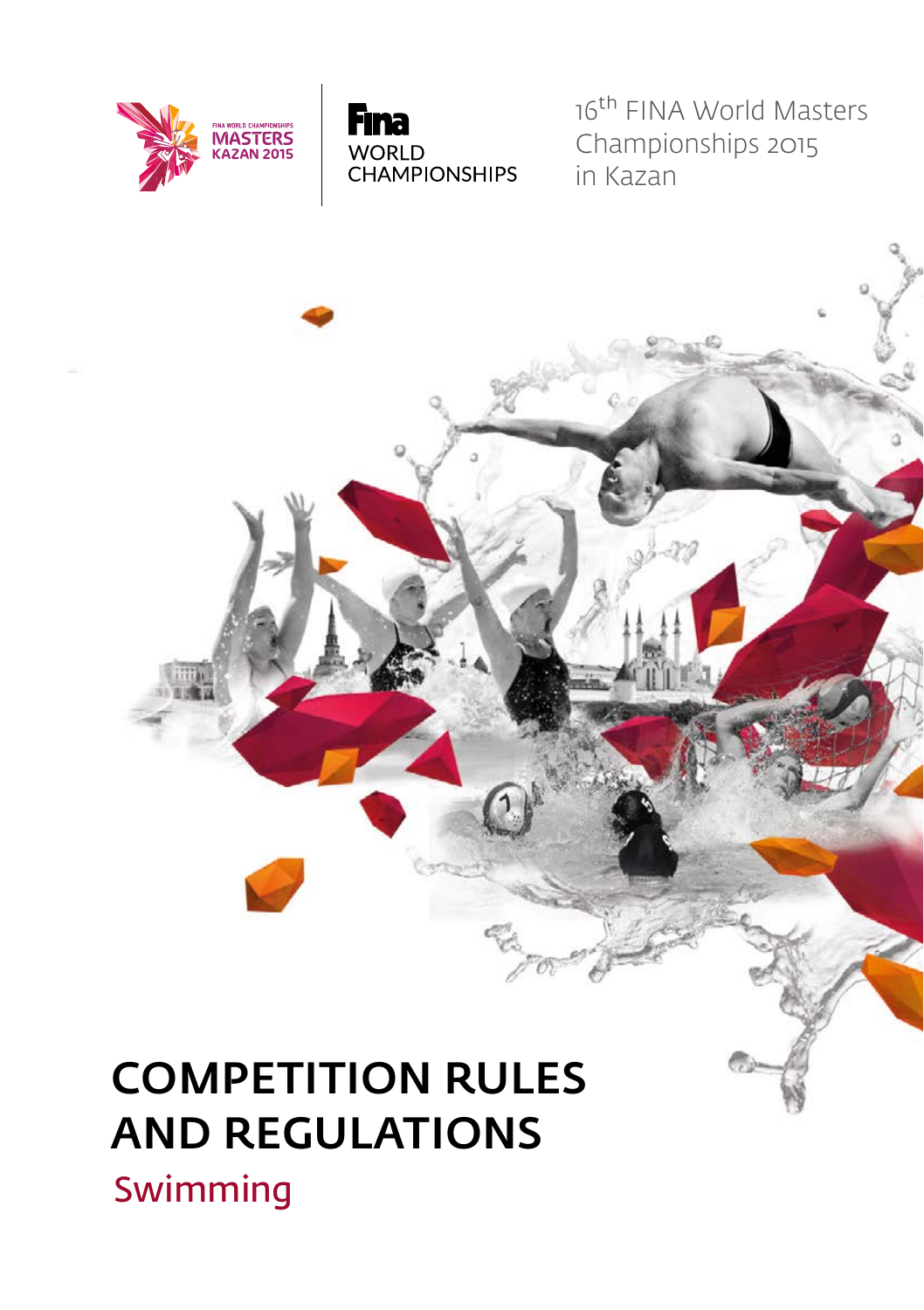### Swimming

#### MINIMUM AGE LIMIT: 25 years

AGE DETERMINING DATE: Competitor's age as of December 31, 2015

AGE GROUPS, INDIVIDUAL EVENTS: 25–29, 30–34, 35–39, 40–44, 45–49, 50–54, 55–59, 60–64, 65–69, 70–74, 75–79, 80–84, 85–89, 90–94 ... (five year age groups as high as is necessary).

AGE GROUPS, RELAY EVENTS: To be conducted on the total age of team members in whole years. Age groups of relay events are as follows: 100–119, 120–159, 160–199, 200–239, 240–279, 280–319, 320–359, and (forty year increments as high as necessary).

#### EVENTS:

Freestyle — 50m, 100m, 200m, 400m, 800m

Backstroke — 50m, 100m, 200m

Breaststroke — 50m, 100m, 200m

Butterfly  $-$  50m, 100m, 200m

Individual Medley — 200m, 400m

Relays - 4x50m Freestyle, 4x50m Medley, 4x50m Mixed Freestyle, 4x50m Mixed Medley

**TRAINING PROVISION:** Friday, August  $7 -$  Sunday, August 9, 2015 will be held at the Burevestnik Swimming Pool. Sunday, August 9, 2015 at the Aquatics Palace as well.

COMPETITION DATES: Monday, August 10 — Sunday, August 16, 2015. Daily start times of competition at 8:00

COMPETITION VENUES: Aquatics Palace

**POOL CHARACTERISTICS:** Competition pool  $1 - 52x25$ m, variable depth  $0 - 3.0$  m, movable bulkhead (2m). Competition pool 2 — 50х25m, depth 2.2 m.

WARM UP/WARM DOWN POOLS: Warm-up sessions will be organised all day 7:00–22:00 at the Water Polo Arena outdoor temporary pool, located at the Aquatics Palace adjacent area.

Warm-up at competition venue will be available from 6:30 to 7:40. Start of competition at 8:00 daily.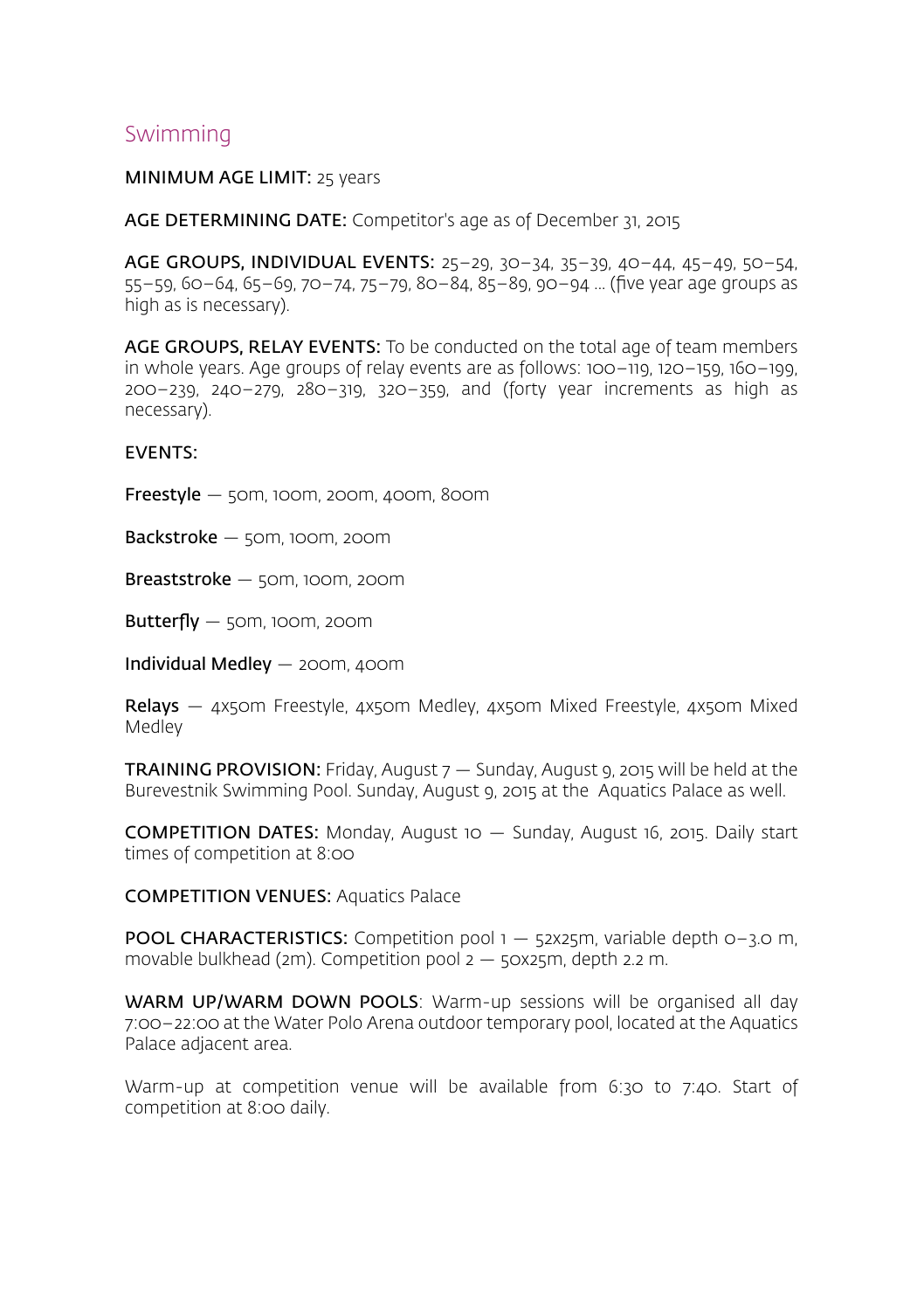WARM-UP PROCEDURES: Swimmers must enter the pool feet first in a cautious and controlled manner. No diving or backstroke starts will be allowed except in designated sprint lanes. One or more lanes shall be designated as ONE WAY SPRINT lanes during the pre-meet warm-up sessions in the competition pool only. No diving or backstroke starts will be allowed in the warm-up pool. No sprint lanes will be designated in the warm-up pool.

Pull-buoys, kick boards, fins, hand paddles and other training aids consider inappropriate are not allowed in the competition pool or warm-up pool, as well as watches and heavy jewellery.

ANY SWIMMER WHO ACTS IN AN UNSPORTSMANLIKE OR UNSAFE MANNER WITHIN THE SWIMMING VENUE MAY BE CONSIDERED FOR APPROPRIATE ACTION OR PENALTY by the FINA Masters Commission.

ENTRY RESTRICTIONS: A swimmer may enter a maximum of five (5) individual events. Swimmers may also enter the Open Water Swimming in addition to the five individual events. The time entered for an individual event shall not exceed the qualifying time for that event.

Entries without times will not be accepted. All individual event entries must be submitted and paid by June 15, 2015. Only corrections to individual Swimming entry times (submitted and paid before June 15, 2015) will be accepted up to July 2, 2015. All Team event entries must be submitted and paid by July 2, 2015. No changes to any individual or team events will be accepted after July 2, 2015.

QUALIFYING STANDARDS: The Qualifying Standards are long course times. See the Qualification Standard Time at the end of the Swimming Information.

Qualification Time can be done in short course and long course meets. Short course times can be converted by adding 2%. The times should be obtained during a sanctioned meet.

FINA suggests that the times should be obtained within a year of the Championships. Please note that the actual time of the event swum, which has exceeded the qualifying standards, will not be shown on the result sheets, but instead will be noted on the result sheets as N.T. (No Time).

COMPETITION NOTES: All starts will be «over the head» i.e. swimmers from the previous race will stay in the water until the next race has started. The one-start rule will apply for all swimming events.

RECONFIRMATION: There is no reconfirmation of events. The events will be seeded from entries.

PRE-SEEDING: The 800m, and 400m Freestyle and 400m Individual Medley will be pre-seeded using the times entered, slowest to fastest regardless of age or age group. All other events will be pre-seeded using the times entered with the oldest age groups first and with the slowest heats swum first with in each age group.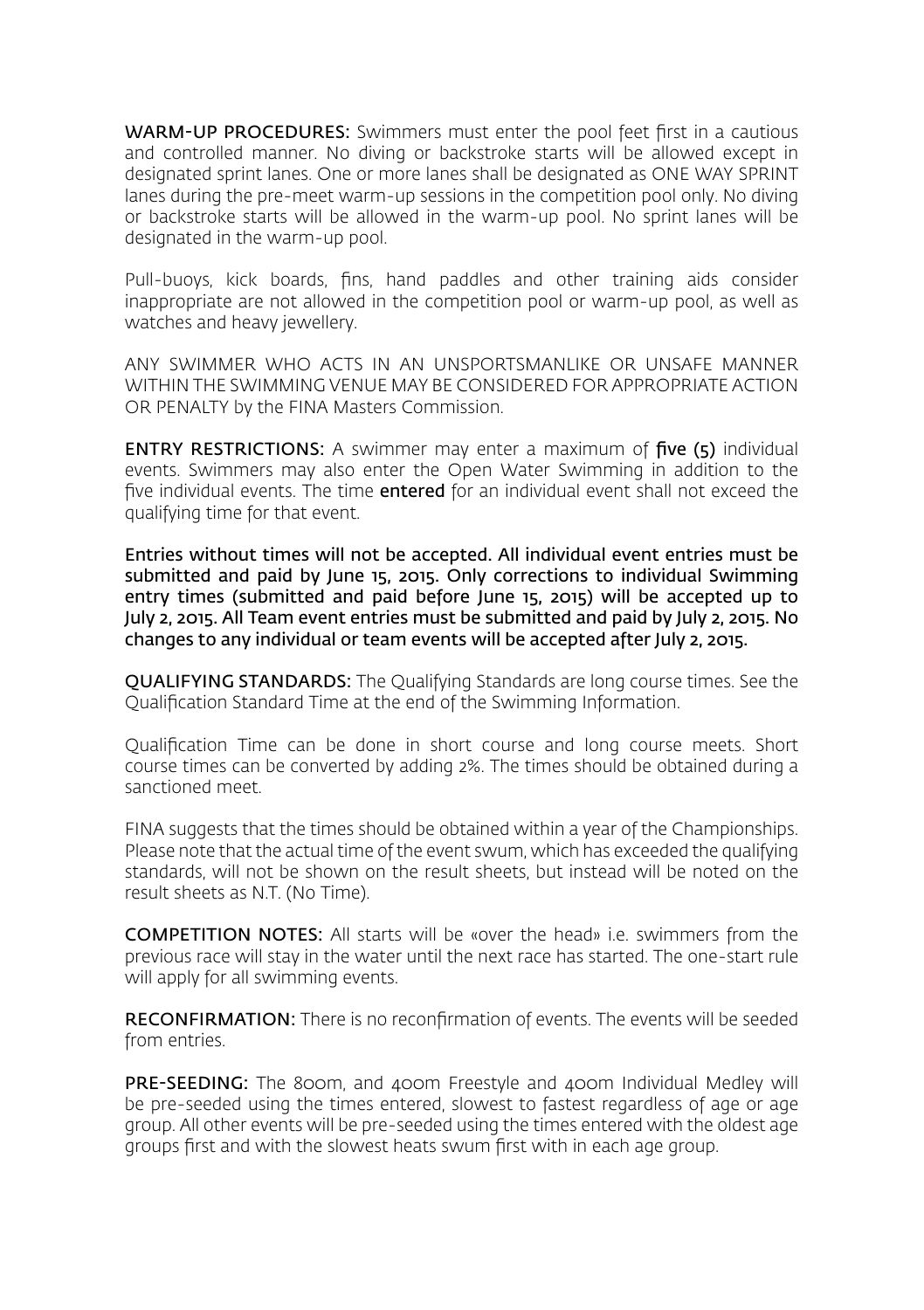Heat sheets will be available on the Championships website and an individual listing per swimmer will be available at the accreditation centre.

RELAY EVENTS: Notice to coaches: your relay sheets will be available at the relay table, in the Sport Information Centre of the Aquatics Palace, from July 2, 2015. All relay sheets should be returned signed, at the same place, before Thursday, August 13, 2015 at 13:00. No changes can be made after that time. However, according to rule SW 10.13: substitutions may be accepted upon presentation of a medical emergency certificate.

All relay team members must be affiliated with the same swimming club. A swimmer may not swim for more than one team per relay event.

MIXED RELAYS: «Mixed» means both sexes compete; i.e., two females and two males. The order of swimming is optional.

REPORTING: It is the responsibility of all swimmers to report to the clerk of the course (call room) at least 20 minutes prior to their designated races.

RESULTS: All results will be posted on the Championships website after each event. Results sheets per event are available for purchase at the Sports Information Desks at the Aquatics Palace.

MEDALS, INDIVIDUAL EVENTS: Medals will be awarded from 1st to 3rd place (gold, silver and bronze) in each age group and  $4<sup>th</sup>$  to 10<sup>th</sup> places. Awarding ceremonies will be held in the FINA Water World Park on the day of the respective event. If the competition ends before 16.00, the Victory Ceremony is held on the same day, otherwise on the following day.

Medals from the  $4<sup>th</sup>$  on place on to be collected by the athletes from the special desks in the FINA Water World Park.

**MEDALS, RELAY EVENTS:** 1<sup>st</sup> to 3<sup>rd</sup> place (gold, silver and bronze) in each age group (each member of the team will receive a medal) on the day of the respective event in the Information Centre. If the competition ends before 16.00, the Victory Ceremony is held on the same day, otherwise on the following day.

IMPORTANT: Smoking at the sports venues is prohibited by federal law of the Russian Federation.

QUALIFICATION STANDARD TIMES: See next page